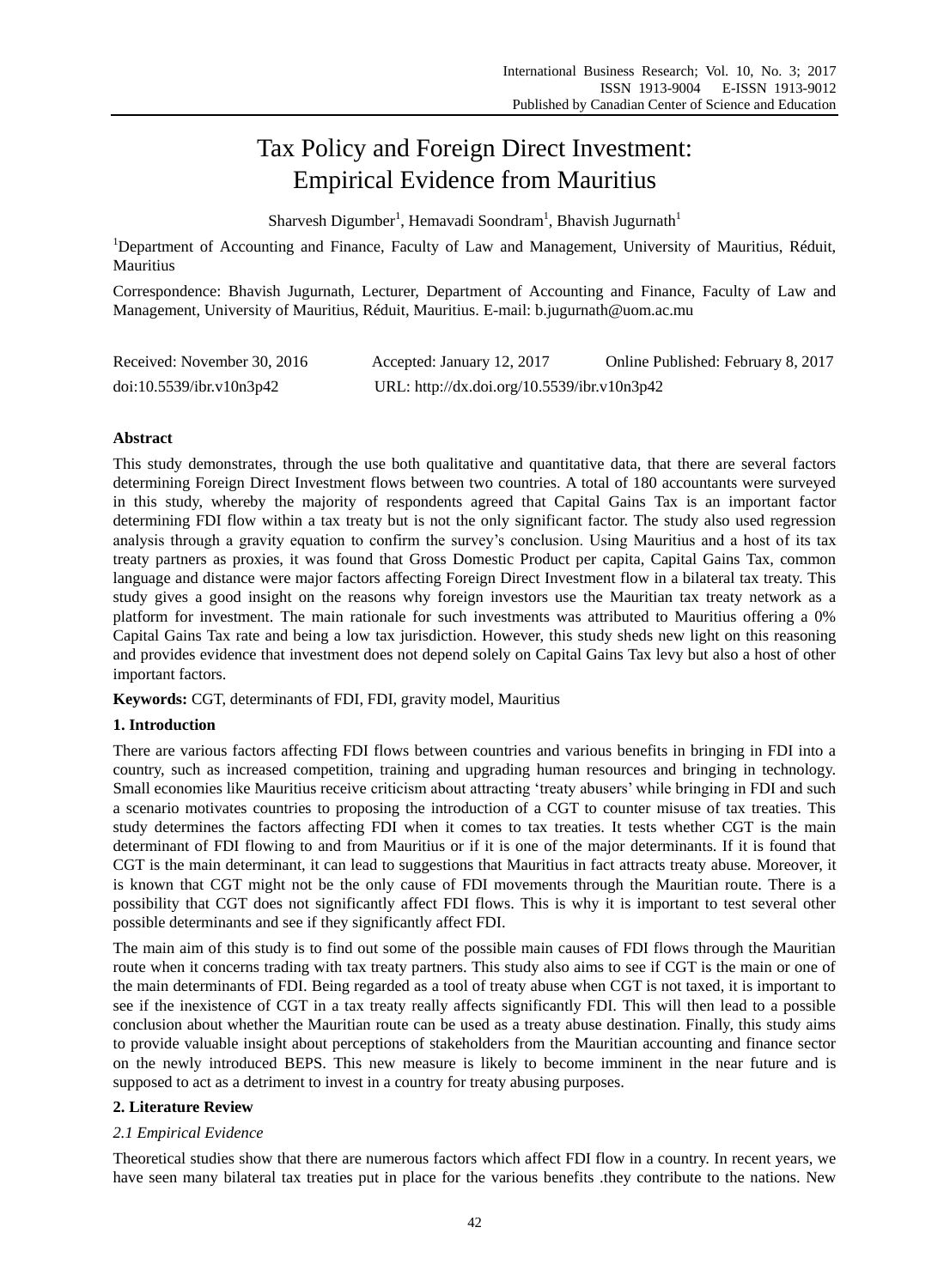insights in the field have captured the attention of researchers. Much research have been done to measure the different determinants of FDI. However, different types of FDI exist- inflow, outflow, firm level, industry level and national level. A self-contained general theory cannot be put in practice and such cases have been questioned by the likes of Agarwal (1980), Parry (1985), Itaki (1991). Tax revenue provides a main source of income to governments but tax benefits provide a competitive edge over resource allocation and distribution. Hence, theoretically tax treaties have an impact on the economic progress of any nation. Theoretical evidence also suggests that keeping CGT low will increase the level of FDI. Past literature suggest that small open economies should not tax capital gains as it will be against their favour. (Diamond & Mirrlees, 1971) showed, through a one consumer economy, that a small open economy will attain an efficient production rate by offering a low tax scheme or not tax at all. A study of Wilson (1991) showed that tax base relocation is proportionately more important for small economies and hence, will have a higher incentive to keep CGT, whereby they could create a "race to the bottom". Gordon (1990) explained that in a world getting more and more connected through globalisation, it is now very difficult for governments to set capital controls, whereby investors are disallowed from investing abroad. Investors, being rational in nature will choose to invest in jurisdictions offering the most favourable tax schemes. The author follows the theory that with the increasing openness of the European Community, and the world in general, worldwide capital gains taxation shall be as low as 0%.(Bénassy-Quéré, Fontagne & Lahreche-Revil, 2003) also backed this idea by stating that global competition increases will cause a growing pressure on tax policies and increases in taxes (like CGT) in one country will give an incentive for investors to shift their investment from that country to another. (Razin & Sadka, 2007) explained that to tap into the FDI inflows and earn a profit out of it, a country can use two methods; impose a minimum sales price on domestic firms or impose a CGT on FDI investors. The profit will then be distributed between the host country and the investors. (Eicher, Helfman & Lenkoski, 2011) found that higher taxes and financial risk increase FDI outflows from the host country, while lower taxes and financial risk have a positive effect on investment inflows.

(Artige & Nicolini, 2005) have seen in their study that per capita GDP an important FDI determinant, using econometric studies. This is applicable for horizontal FDI, where firms with several plants will perform the same activities in various countries. Jordaan (2004) suggests that FDI will flow to countries with bigger markets where people have higher purchasing power. Firms will hence achieve higher return on investment. In fact, (Brooks, Fan & Sumulong, 2003); (Crespo & Fontoura, 2007) all reach consensus that there is a mutual relationship between FDI and GDP per capita, where FDI provides capital, technology and foreign exchange to the recipient country. (Portes & Rey, 1999) have found that there is a strong negative relationship between FDI and distance. Gravity models used in past literature have all included the distance factor to determine trade patterns. Moreover, the "non-diminishing" effect of distance over trade provides a fixed variable to be studied over time. Countries have a better relationship when they share common attributes like culture, language, shared festivals and historical ties. (Kim, Liu, Kim-Lee, Brown & Leblang, 2013) used Philippines (ex-Spanish colony) and its 2010 agreement with Spain to re-introduce Spanish into the educational curriculum. They linked the incident with the visit of Spanish Business Executives to explore investment ventures. The authors state that many more countries are using such tactics to attract FDI. The latter study reviewed literature which suggest that "States with the same languages or legal structures will be more likely to engage in economic exchange. Eicher et al. (2011) studied the determinants of FDI and explained that there is little consensus on the main determinants of FDI flows. They used the Bayesian Model Averaging and agree that there is a consensus that FDI increase causes an increase in economic growth. Morisset (2003) used data from 58 countries showed through utility function that when a country highly invests in ease of doing business strategies, whereby the investment climate becomes favourable, FDI is likely that to be influenced considerably. (Dimitropoulou, Burke & MC Cann, 2007) agrees on this by stating a country which has industrial promotion agencies to promote segment of specialisation will have a positive impact on FDI. However, (Wheeler & Modi, 1992) shows that bureaucracy risk does not deter investments made by MNCs in a country and hence, ease of doing business strategies will have little impact of FDI flow.

Eicher et al. (2011) found that the creation of government policies such as providing low tax rates boosted FDI flow. This conclusion contradicts (Wheeler & Modi's, 1992) findings that FDI flow is not affected significantly by a corporate tax rate. Authors have also linked FDI flow with risk level, particularly political risk. (Cieslik & Ryan, 2004) and Blonigen (2005) show that high political risk level tends to decrease FDI flows. Blonigen (2005) also shows that proper government institutions and appropriate legal protection (such as protection of intellectual property rights) are very important tools to promote FDI. (Wheeler & Modi, 1992) criticise this finding by concluding that socio-political risk did not have a significant impact on FDI. Various studies have tried to find a correlation between the level of corruption and FDI. (Wei  $&$  Smarzynsk, 2010) found that a foreign investor's choice will depend on the level of corruption in a host country. Using U.S. investors" data, it was found from survey analysis that American investors were rather reluctant to invest in foreign countries marked as corrupt.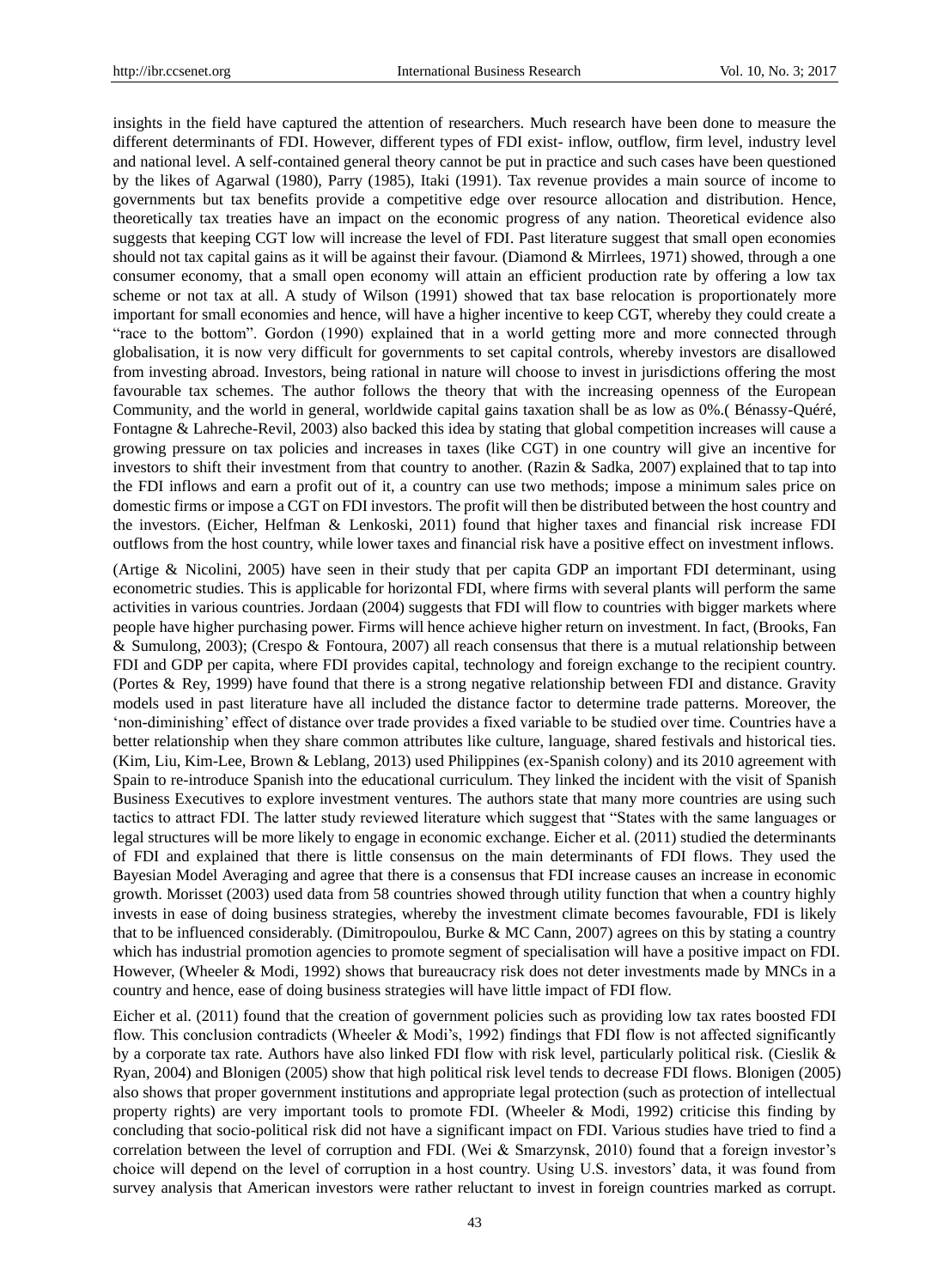(Rios-Morales & Brennan, 2007) found a positive direct correlation between the level of risk and corruption level, hence decreasing the investment level. However, (Wheeler & Modi, 1992) also studied corruption in U.S. and FDI and found that corruption was not a major deterrent on investment. (Kolstad & Villanger, 2004) also shows that despite some countries show some degree of corruption, FDI keeps flowing. Studies have also linked FDI to quality of human capital accompanied by low labour cost. (Kinoshita & Campos, 1997) found that skilled labour force had the ability to attract multinationals within a country. (Cheng & Kwan, 2000) also found that a highly productive workforce had positive effects on attracting MNCs. (Noorbakhsh, Palom &Youssef, 2001) found that a country offering quality labour force has a higher potential in attracting FDI. Such results have been contradicted by (Groh & Wich, 2009) who found that the level of investment does not depend on the quality and value of labour force but rather is influenced by location and sector.

Braunschweig (2014) used the gravity model to determine the relationship between the level of trade and the signing of a DTAA. His model presented the trade flows between two countries as directly and proportionately related to their respective sizes and negatively proportional to their geographical distance. Hines (1998) analysed the importance of providing tax benefits in a tax treaty and its relative impact on FDI, by using figures from Japanese, American and U.K treaties. Hines used the terminology "Tax sparing" which he defined as "*a practice designed to promote the effectiveness of local tax incentives for foreign investment' and 'the practice by which capital exporting countries amend their taxation of foreign source income to allow firms to retain the advantages of tax reductions provided by host countries*." For example, in the India-Mauritius tax treaty prior to 2013, India had given the rights to capital gains taxation to Mauritius, which subsequently tax capital gains at a rate of 0%. Developing countries are usually willing to provide tax incentives such as low or no CGT to promote and attract FDI and hereby boost economic growth. Many developed countries which have tax treaties with such developing countries provide "tax sparing" facilities, which will help investing firms to ask due on foreign tax credits against home country tax liabilities. Such liabilities would otherwise have been paid external countries without the use of special clauses in treaties. Hines (1998) used the case of Japan, which uses "tax sparing" methods in several of its treaties with developing countries, and the case of US which prohibits the use of any tax incentive methods in its treaties. The author concludes that such tax incentives really have a significant impact on FDI. Moreover, Japanese firms prefer to invest in countries with which it has preferential treaty agreements such as not taxing capital gains. It was also found that Japanese treaty partner countries prefer to give Japanese firms (instead of American firms) special tax breaks. The findings clearly show that tax systems and schemes influence the volume and location of FDI. Bénassy-Quéré et al. (2003) also studied the impact of corporate taxes on FDI. The latter used econometrics to measure bilateral FDI flows across 11 OECD countries over 1984-2000 and noted that a high level of corporation tax, including CGT is a huge deterrent of investment. The authors conclude that though there are many determinants of FDI, like market potentials, taxes play a very important role in attracting FDI flows. However, contrary to the empirical evidence, this study showed that despite large amount of corporation tax is a major deterrent of FDI, low tax rates in host countries do not contribute significantly to attract investment.

#### *2.2 Capital Gains Taxation in Treaties*

This study puts a lot of emphasis on CGT being the main determinant of FDI for the Mauritian tax treaty network. DTA treaties are based on international tax laws. This study includes the effect of CGT on Tax Treaties and the final impact on FDI. Provisions on FDI are discussed in Article 13 of the OECD and UN Models. In such models, basic elements regarding capital gains are explained. For example, capital gains from "alienation" of properties can be taxed in the Country of Residence (COR). Alienation has been explained in the Mauritius-Singapore tax treaty as the "*sale, exchange, transfer, or relinquishment of property or extinguishment of any rights therein or the compulsory acquisition thereof under any law in force in the respective Contracting States.*" COR refers to the seller's country of residence. The Country of Source (COS) is given non-exclusive rights to tax immovable property, business assets forming part of Permanent Establishments (PE), ownership interest in entities that derive value principally from immovable property, and shares forming significant participation in a resident company.

CGT is taxed based on legislations found in Article 13 of a tax treaty. The Mauritius-India and Mauritius-Singapore tax Article 13 relating to tax treaty will be used as reference. Amendments to Article 13 tend to go for a form of imposition of CGT on trade between two nations which previously did not tax CGT at all. Recent examples come from the Mauritius-China 2007 amendment, Mauritius-South Africa 2015 amendment and the Mauritius-India 2015 agreement. Sornarajah (2010) defined treaty shopping as "a technique which nationals of a state use in order to protect their investments from interferences by their own states." Under such a situation, an investor will transfer its investment in a country B and the re-transfer such investments into his own country. The rationale behind this move is that it allows the investor to gain from positive benefits given by the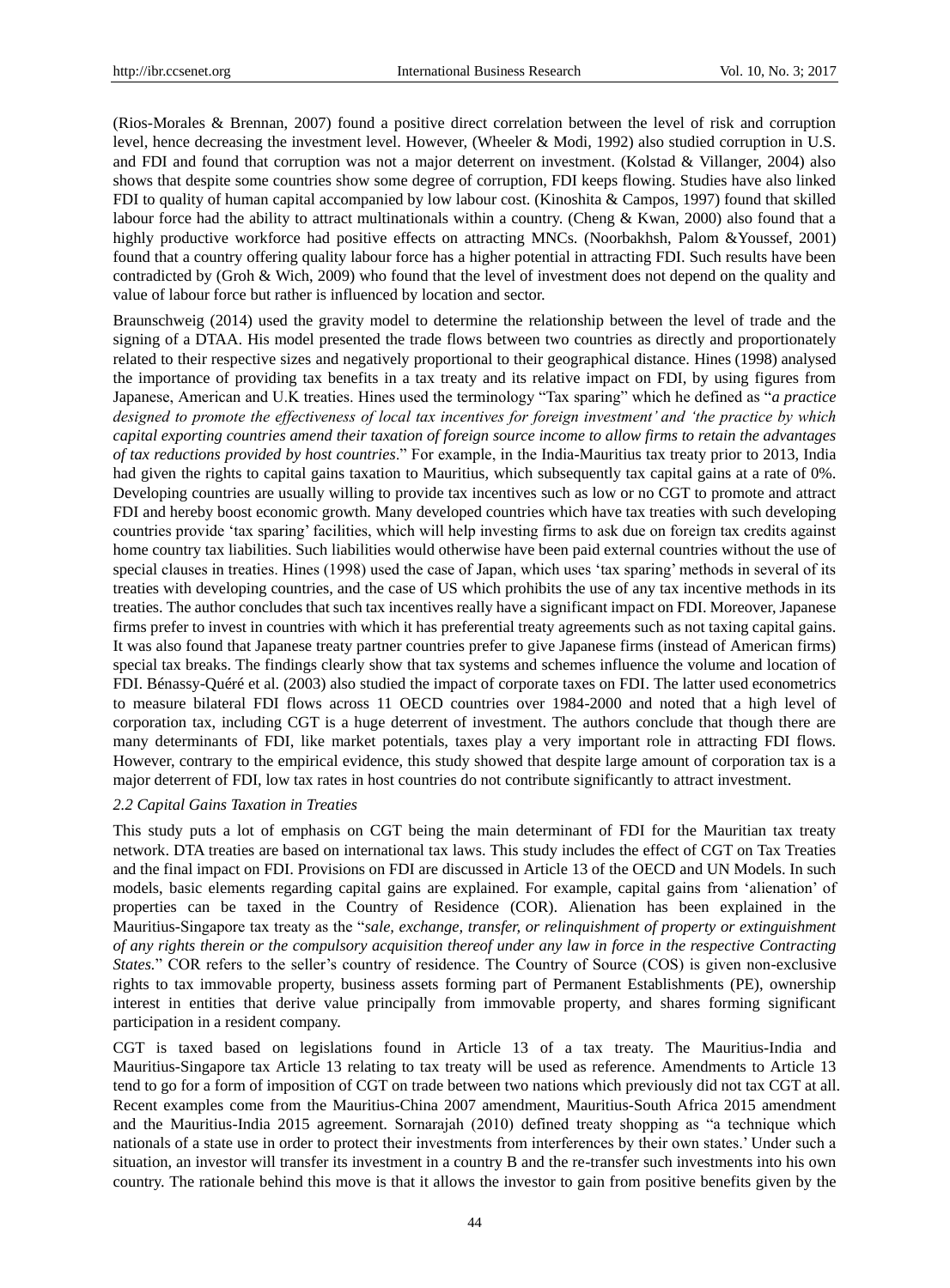investor's government to foreign investors as well as a form of protection (e.g. diplomatic protections and protection of investment treaties). The main conflict which arises is that it becomes difficult to separate such inflow of capital of local investors to FDI inflows. An (2011) showed that an increase in corporate income tax, which took effect in 2008, reduced the preferential treatment offered by China to its foreign investors. Investments from Hong Kong, Macau and Taiwan, countries which were suspected to welcome round tripping from China, significantly decreased. The author concluded that an increase in corporate income tax reduced investment into China linked to round tripping.

There seems to be a co-incidence between the recent ratification of the Mauritius-India, Mauritius –South Africa tax treaties in 2013 and the issue of OECD report on BEPS in the same year. Sithanen (2015) argues that modifications to the Articles 13 of the India-Mauritius treaty will have the same effect as the Mauritius-South Africa treaty, whereby investment will wither out. Ohno (2010) has conducted an analysis on the Japanese network of tax treaties. The author found that newly concluded treaties had statistically significant long term positive impact on FDI while revised treaties did not have statistically significant impact on FDI. (Barthel, Busse & Neumayer 2009) used the estimation model and GMM for large dyadic panel data and showed that double tax treaties have significant and positive effect on FDI.

#### **3. Research Methodology**

Most of the questions available in the questionnaire were set based on the empirical and theoretical evidence found in the literature review. A total sample of 180 questionnaires was sent to the firms. 87 fully answered questionnaire was received. The population under consideration is represented by professional accountants having an ACCA or ACA qualification. The reason behind this representation is that such a population already have theoretical and technical background knowledge on the topic. Big 4 organisations (including EY,KPMG, PwC & Deloitte) were mostly considered because they are behind major accounting and tax advances and their technical knowledge have greatly contributed to this paper. Only one member of the population is from South African origin; the remaining population is Mauritian, working in Port-Louis, Ebene and Rose-Hill. We chose a sample instead of the whole population because of cost and efficiency limitation. After removing outliers, a sample of 70 questionnaires were deemed fit for the study.

## *3.1 Gravity Model*

Net FDI flows is the dependent variable while independent variables used are GDP per Capita, Corruption, Common Language and CGT.

|                 | Explanation                                                                                                                                                       | <b>SYMBOL</b> |
|-----------------|-------------------------------------------------------------------------------------------------------------------------------------------------------------------|---------------|
| <b>Net FDI</b>  | Net FDI represents the total of FDI inflow and FDI outflow. NET FDI is<br>represented in terms of USD                                                             | <b>FDI</b>    |
| Per Capita GDP  | Per Capita GDP is the GDP in USD per number of people on the country                                                                                              | PC            |
| <b>Distance</b> | Distance per 1000 of Km shared between two countries                                                                                                              | <b>DIST</b>   |
| Common          | Common official language shared between two countries                                                                                                             | Lang          |
| Language        |                                                                                                                                                                   |               |
| $_{\rm CGT}$    | Does a form of Capital Gains Tax exist between two trading countries or are<br>there any official news that links to the probability that CGT will be<br>imposed. | <b>CGT</b>    |

Major literature reviews correlating FDI and determining factors have used the Gravity Equation. This gravitational model was first used for social science studies in the 1960s by Tinbergen and has later on been found to be useful in studies involving international trade. This model has been found to be useful in studying FDI and its relative determinants. In trade-theory, the gravity equation in its most basic and frequently used form is specified as:

 $\ln X_{ij} = \beta_0 + \beta_1 \ln Y_i + \beta_2 \ln Y_j + \beta_3 \ln D_{ij} + \beta_4 \ln F_{ij} + \mu_{ij}$ 

Where  $X_{ij}$  is the trade flow between country i, which is the host and country j which is home. *Y* is the GDP of the two countries, measured at a prevailing currency denomination.  $D_{ij}$  is the distance which separates both countries.  $F_{ij}$  represents dummy factors or other variables which may affect trade between the two countries.

This study will derive its own formula based on factors believed important, taking evidence from the literature. It is represented as follows: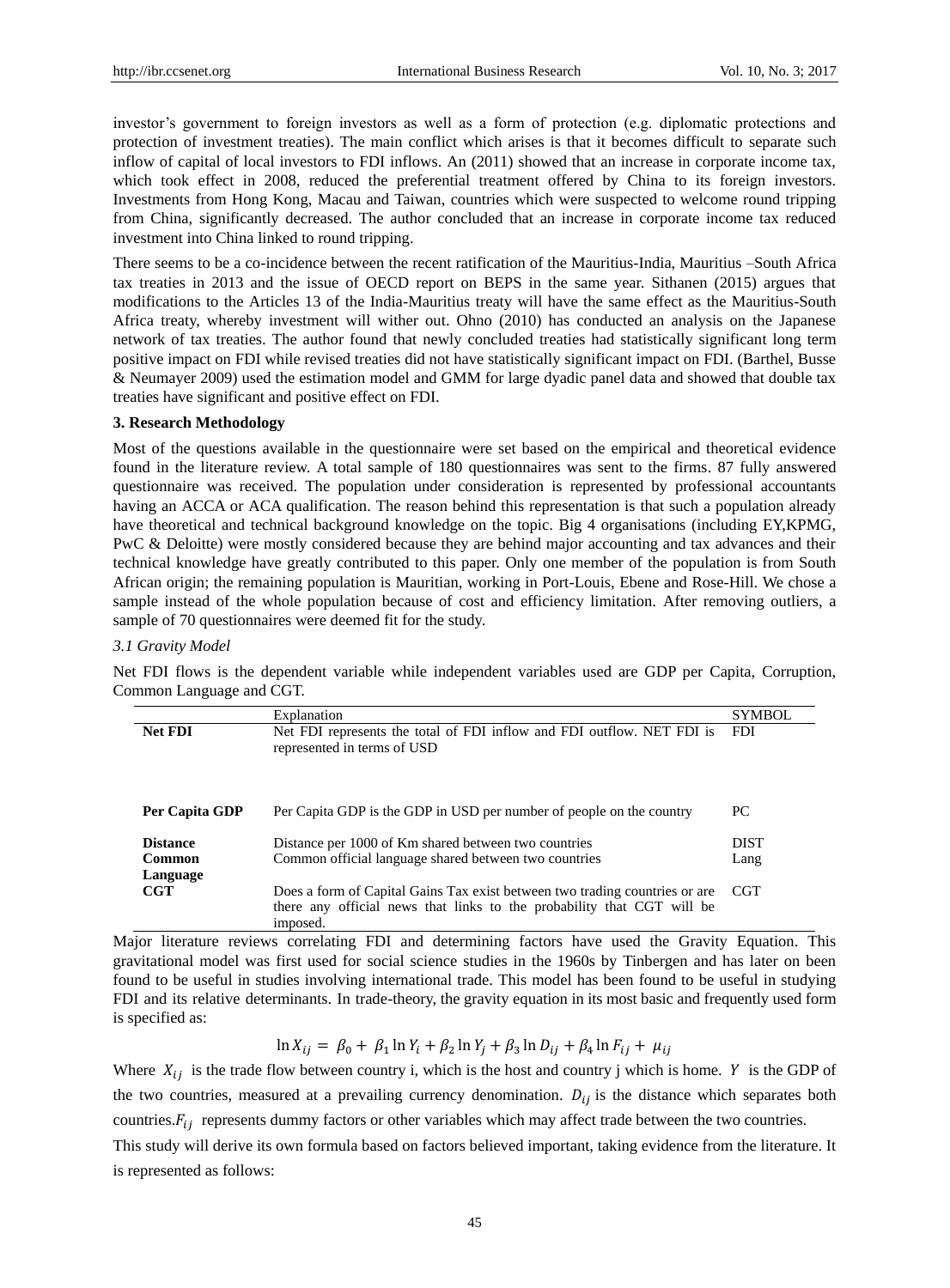$\ln FDI_{ijt} = \beta_0 + \beta_1 \ln PC_{it} + \beta_2 \ln PC_{jt} + \beta_4 \ln DIS_{ij} + \beta_5 \ln Lang_{ij} + \beta_6 \ln CGT_{ij} + \mu_{ijt}$ 

## Where:

 $FDI_{ij}$ : Net Foreign Direct Investment from country, relevant years from 2010-2014

j (home) to country I (host)

Source: http://www.bom.mu/pdf/statistics/Balance\_of\_Payments/FDIQ22015.pdf

PC<sub>it</sub>: Per capita GDP of country i at time t in MUR

PC<sub>it</sub>: Per capita GDP of country j at time t in MUR

## Source: **world Bank data**

 $DIS_{ii}$ : The Distance (Km) between country I and J

## Source: **Google Maps**

Lang<sub>ii</sub>: The dummy variable which takes into value of 1 if there is common official language, else 0

*Source :* https://www.cia.gov/library/publications/the-world-factbook/fields/2098.html

 $\beta$ **i** (i= 1 to 6) is the variable regression coefficient computing the link between Net FDI and the independent variables

 $\mu_{i}$ : Error term

The formula has been chosen based on the empirical research on this area. The Gravity model suggests that bilateral Foreign Investments between 2 countries are positively related to their relative economic sizes and negatively related to their population sizes and distance. Many literatures have given importance to GDP per capita, taxes, language barrier and distance factor as major determinants of FDI between countries. Hence, this study will use the Gravity model and will include the relative importance of CGT, GDP per capita, and distance as determinants of FDI.

*GDP per Capita (Home and host country):* This variable is always positive and significant. It is a means to show a country"s economic growth, whereby high income countries have a bigger share of international investment flows. GDP per Capita is measured in MUR at year end.

*Distance:* This variable usually has an adverse effect on trade and investment. It appears in the equation in a negative and significant sign.

*Common Language*: Studies have found that countries sharing at least a common language will have more shared investors.

*CGT:* A form of capital gains tax has negative and significant impact on FDI. Even a news of bringing in a form of CGT will cause a drop in CGT.

This study will use India, Belgium China and South Africa as data for analysis. The main reason behind this is the drastic change in level of FDI throughout the 5 years between 2010 and 2015. China, South Africa and India was especially used due to the recent amendments in the Article 13 of the respective treaties with the aforementioned countries. The time series includes the 5 years 2010-2015 due to easy availability of data through reliable sources.

Regression Model: The appropriate regression model had to be chosen among Ordinary Least Squares (OLS), Fixed Effects Model (FEM), Random Effects Model (REM) and Generalized Method of Moments (GMM). Tests are carried out to find the appropriate model. Hausman test is used to compare between REM and FEM by calculating the p-value (Prob>chi2).

Under Ho: REM is consistent and efficient

H1: FEM is consistent and efficient

Breusch-Pagan Lagrangian multiplier test is used to distinguish between REM and OLS.

Under Ho: REM is consistent and efficient

H1: OLS is consistent and efficient

It is noted that both Hausman test and Breusch-Pagan Lagrangian use a 5% significance level.

*3.2 Formulation of Hypothesis*

Hypothesis 1: Per Capita GDP of home country has positive and significant statistical impact on FDI.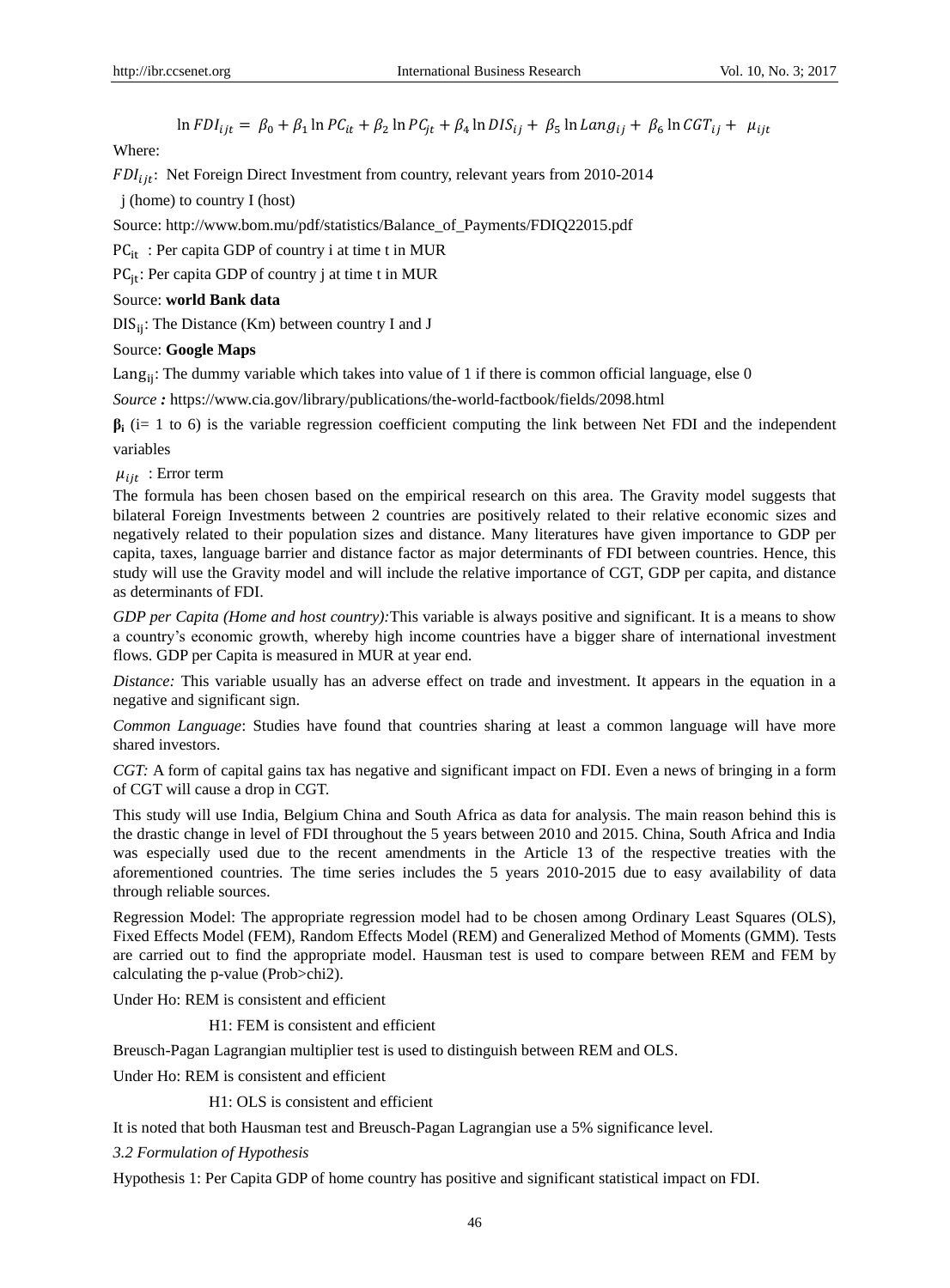H1: Per capita GDP of home country has a positive significant statistical impact on FDI

Hypothesis 1.1: Per Capita GDP of host country has positive and significant statistical impact on FDI.

H1: Per capita GDP of host country has a positive significant statistical impact on FDI

(Artige &Nicolini, 2005)

Hypothesis 2: Introducing CGT or news of future imposition of CGT has positive and significant statistical impact on FDI

H1: Introducing CGT or news of future imposition of CGT has positive and significant statistical impact on FDI

Hypothesis 3: A shared common language between host and home country has significant and positive impact on FDI.

Hypothesis 4: Distance between Mauritius and double-tax treaty partner has significant and negative impact on FDI.

This study uses the Breusch-Pagan/Cook-Weisberg test to test the assumption of homoscedasticity. In contrary to homoscedasticity, heteroscedasticity is an undesired situation whereby the variance of the error terms will fluctuate across the independent variables. This will impact on the result as despite the variables and test data remaining unbiased, it will cause the regression model to be inefficient. The hypothesis to be tested shall be:

H0: Heteroscedasticity is absent

H1: Heteroscedasticity is present

Breusch-Pagan/Cook-Weisberg test uses a 5% significance level.

*3.3 Autocorrelation*

This test was first presented by Wooldridge (2002) for panel data models. Errors should be independent and uncorrelated; autocorrelation test is used to confirm this assumption. The hypothesis to be tested is:

H0: No first order autocorrelation

H1: There exist a first order autocorrelation

Again, the test used a 5% significance level.

*3.4 Random Effect Model (REM)*

This model is vital to this current study. It allows the data generated for the purpose of this study to be generalised to a limited range of scenarios and to be extrapolated to the sample population. The different variables presented in the gravity model differ greatly in terms of values and cannot be related without a given model. REM caters for this problem while assuming that the error terms are uncorrelated while being independent.



Figure 1. Respondents' occupation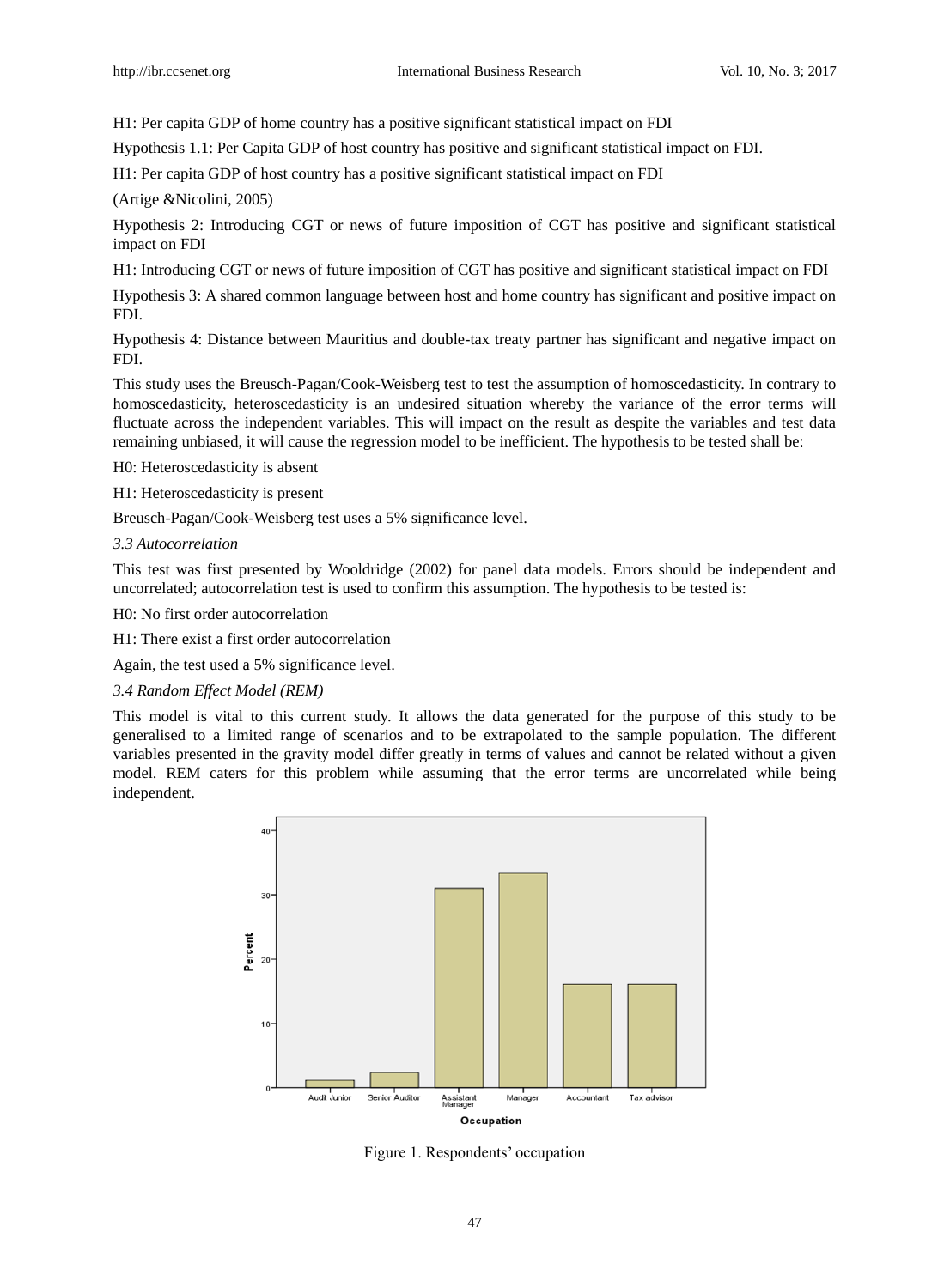## **4. Results**

Figure 1 shows that 30.3% of respondents are assistant managers and 32.3% are managers. All of the respondents work in the auditing/tax/finance sector.

Figure 2 shows that 54% of the population had more than 5 years of working experience, 5-9 years and 10-14 years of working experience represented 23% of the population. This gives insight about the quality of the questionnaire response; more experienced respondents are expected to give more valid and consistent answers.





Figure 2 shows that 51.7% of the have between 5 and 9 years of experience and are currently working in the accounting or finance sector. 23% of the respondents have less than 5 years of experience while 25.3% represent respondents having 10-14 years of experience.



Figure 3. Respondents' qualification

72.3% of the respondents hold an ACCA qualification while 23% hold a university degree. 1.1% hold an MSc while 4.6% hold a PhD.

## **BEPS as a Factor Affecting FDI**

BEPS is a newly introduced solution to eradicate treaty abuses and is perceived to be a new determinant of FDI.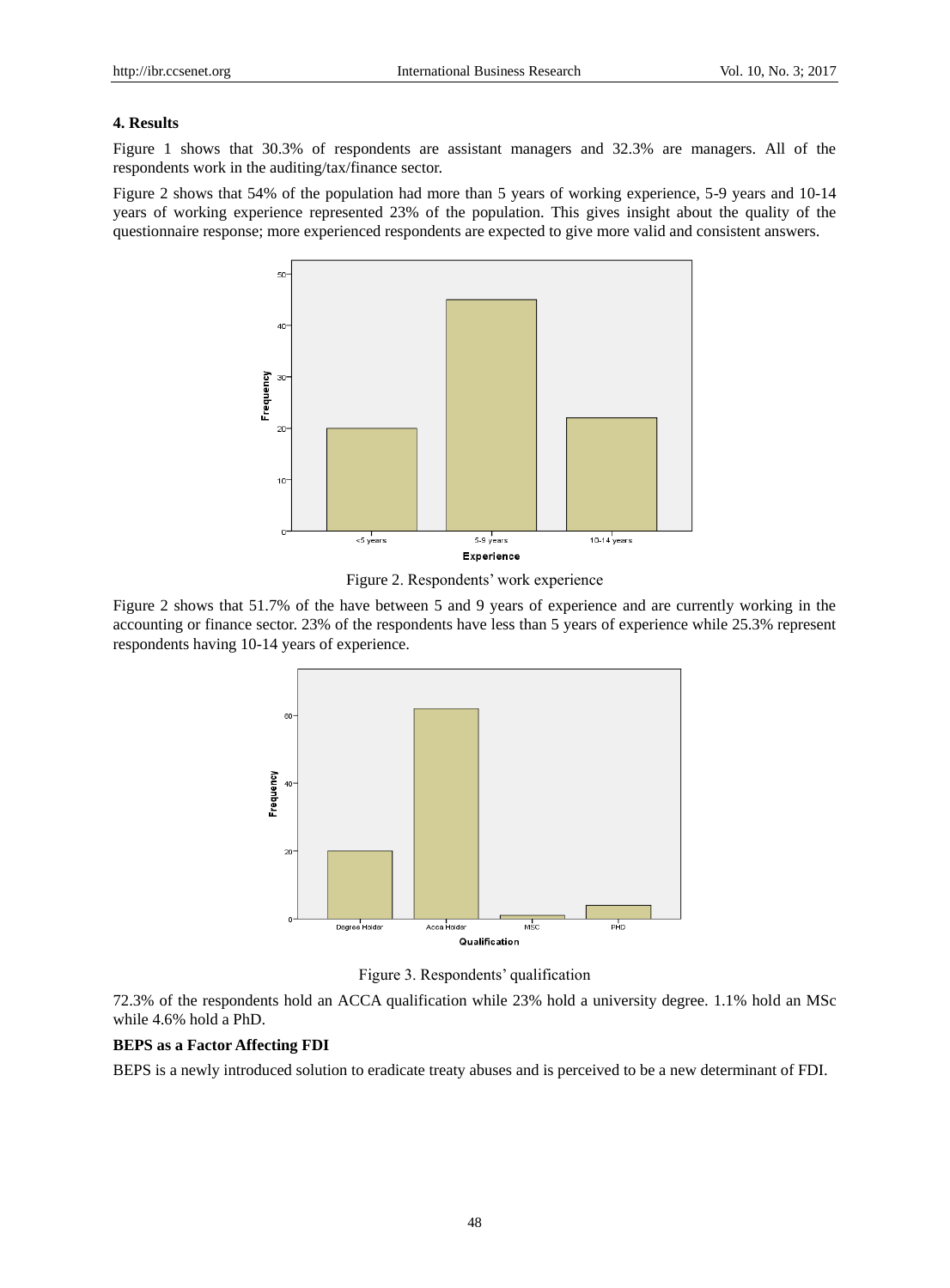

Figure 4. BEPS and FDI

Respondents were asked whether the OECD"s action plans on BEPS, to avoid situations of double non taxation, significantly affect investors' choice and destination of FDI. 87.4% of the sample population have agreed that BEPS strategies will surely affect the current FDI patterns.



Figure 5. Opinions about BEPS effects in Mauritius

The idea that BEPS will affect Mauritian FDI significantly is shared among the population. 16.1% were neutral about the question but 50.6% agreed that BEPS avoiding strategies will have severe on Mauritian FDI and 33.3% strongly agreed on this statement. This is a possible representation of the growing concern of local investors and stakeholders of the accounting and finance sector about this new determinant of FDI.

## **Factors affecting FDI**

The questionnaire provided the respondent to a list of factors which could potentially affect FDI. The mean score and standard deviation is recorded as:

|                   | Political risks in Mauritius Availability |                    | of legal Factors like exchange rate | Human capital quality                                                                                                              |
|-------------------|-------------------------------------------|--------------------|-------------------------------------|------------------------------------------------------------------------------------------------------------------------------------|
|                   |                                           |                    |                                     | or in its treaty partner protections (such as protection fluctuations and inflation The level of corruption and cost have a direct |
|                   |                                           |                    |                                     | countries tend to decrease of IPR) is an important affect FDI flow within a tax is a major deterrent on impact on investing in a   |
|                   | FDI flow                                  | determinant of FDI | treaty                              | investing in a country<br>country                                                                                                  |
| Mean              | 4.2759                                    | 4.2644             | 3.6782                              | 4.2644<br>4.1149                                                                                                                   |
| N                 | 87                                        | 87                 | 87                                  | 87<br>87                                                                                                                           |
| Std.<br>Deviation | .47470                                    | .63721             | .99410                              | .63721<br>.65460                                                                                                                   |

Table 1. Factors affecting FDI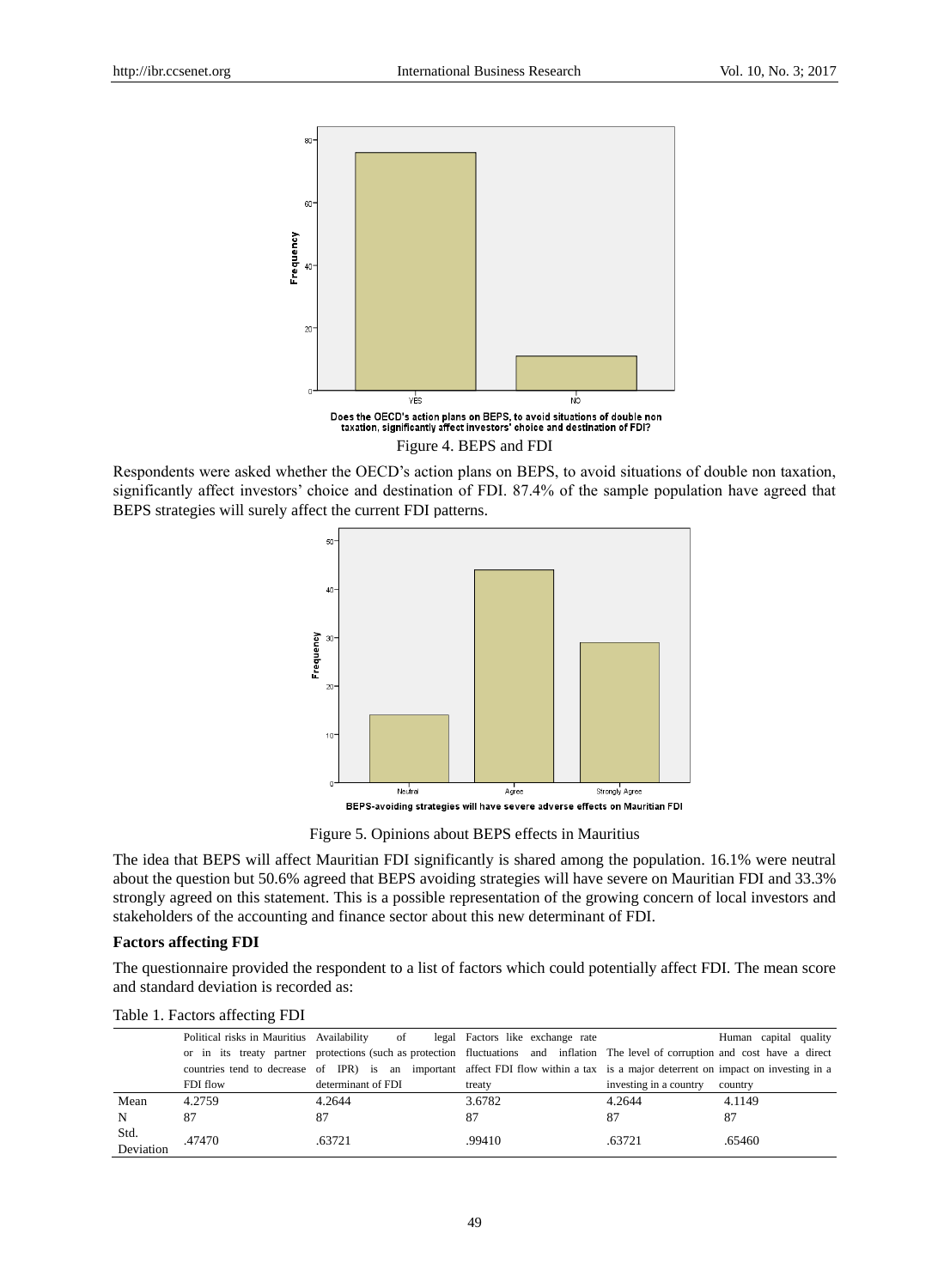All of the above-mentioned factors: political risks, trade protections, exchange rate fluctuations and inflation, corruption and cost & quality of human capital are deemed to be determinants of FDI by the population. Most respondents agree on political risk playing an important role on net FDI, having a low standard deviation of 0.47. The majority of respondents also agreed on the roles of the other factors, being determinants of FDI. Respondents' answers were quite spread when it concerned exchange rate fluctuations and inflation. This might be due to the fact that such factors are less easy to control through economic decisions. The questionnaire has used the case of Mauritius-India and Mauritius-South Africa treaties to ask respondents if the main reason for using this trading route was because the non-levy of CGT.





86.2% of the respondents agree on the fact that the non-levy of CGT is a main attraction when it comes to the Mauritian trading route with South Africa and India.

#### **Correlations**

Table 2. Correlations

|                                    |                                    | risks,<br><b>Political</b><br>protections<br>legal<br>exchange rate fluctuations, inflation,<br>corruption and human capital quality<br>are determinants of FDI | There<br>are<br>more<br>than one factors<br>affecting FDI in a<br>country |
|------------------------------------|------------------------------------|-----------------------------------------------------------------------------------------------------------------------------------------------------------------|---------------------------------------------------------------------------|
| Political<br>risks.<br>legal       | <b>Pearson Correlation</b>         |                                                                                                                                                                 | $.224*$                                                                   |
| exchange rate<br>protections       | $\text{Sig.}$ (2 tailed)           |                                                                                                                                                                 | .037                                                                      |
| fluctuations.<br>inflation. N      |                                    | 87                                                                                                                                                              | 87                                                                        |
| corruption and human capital       |                                    |                                                                                                                                                                 |                                                                           |
| quality are determinants of        |                                    |                                                                                                                                                                 |                                                                           |
| <b>FDI</b>                         |                                    |                                                                                                                                                                 |                                                                           |
| are more than one<br>There         | Pearson Correlation                | $.224*$                                                                                                                                                         |                                                                           |
| factors affecting FDI in a         | $\mathrm{Sig.}$ (2 tailed)         | .037                                                                                                                                                            |                                                                           |
| country                            | N                                  | 87                                                                                                                                                              | 87                                                                        |
| $\sim$ $\sim$ $\sim$ $\sim$ $\sim$ | $\sim$ $\sim$ $\sim$ $\sim$ $\sim$ |                                                                                                                                                                 |                                                                           |

Source: Author's computation using SPSS 23

\*. Correlation is significant at 5% level (2 tailed)

Correlation coefficient has been used to determine the relationship between various possible determinants of FDI (refer to questionnaire Section 1 Q (i), (ii), (iii), (iv), (v)) and respondents perception about having multiple determinants of FDI (refer to Section 2 Q (iv)). The result (see table 2) shows a positive  $(.224)$  and significant relationship (0.037 at 5% sig. level) between respondents believing that there are more than one factors affecting FDI and their perceptions about the aforementioned factors being plausible determinants of FDI. This gives an indication that respondents believe there might be several other factors affecting FDI.

Table 3 shows the relationship between the perception of respondents on whether there is a form of treaty abuse in Mauritian tax treaties and whether investors are attracted to the Mauritian destination due to possibility of treaty shopping. There is a positive and significant relationship between the two variables, suggesting that not only treaty abuse is a possibility in Mauritian treaties but also FDI flow in Mauritius is due to a possibility of treaty shopping.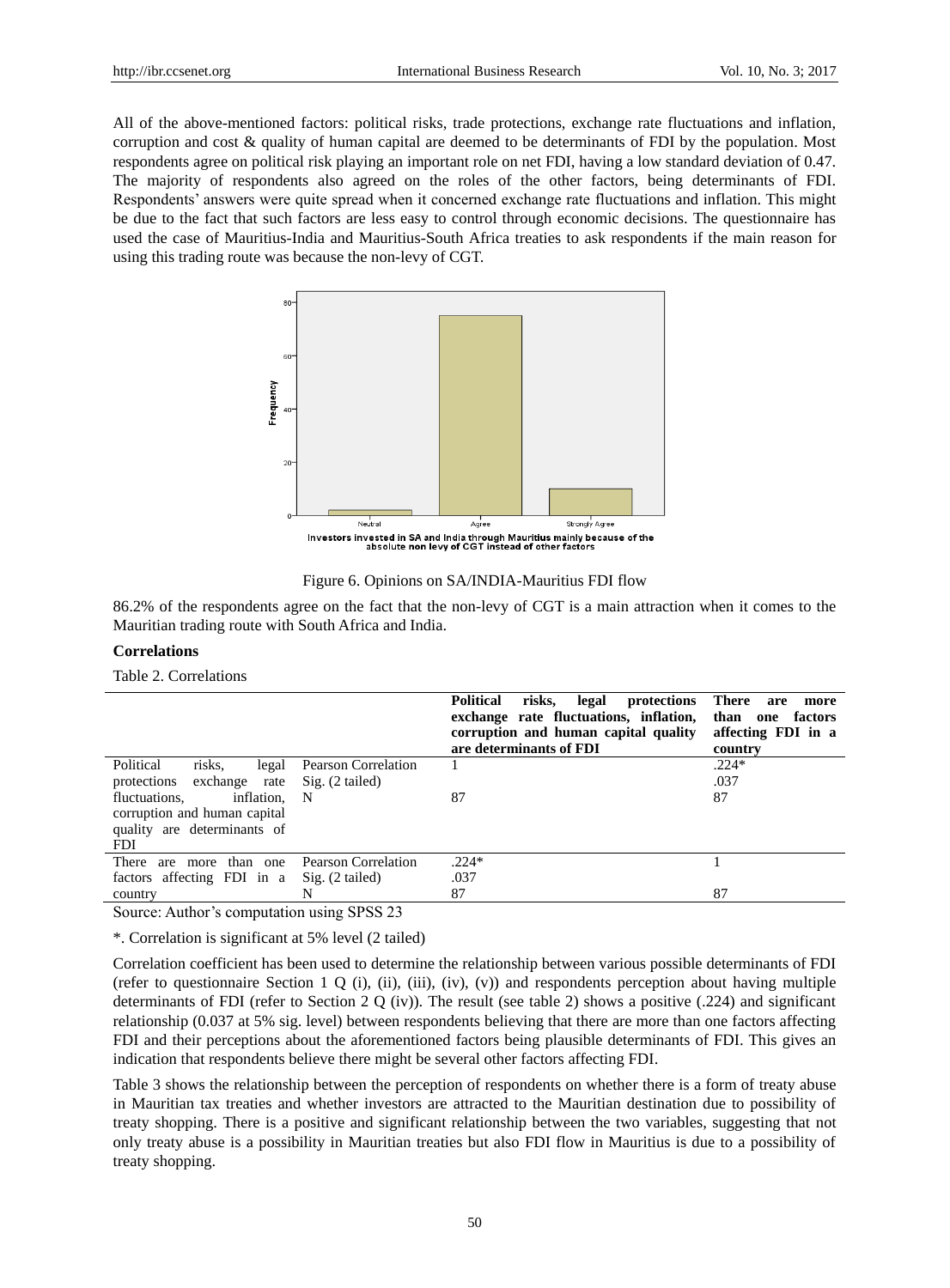## Table 3. Opinions on tax treaty abuse

|                                 |                   | There is no form of treaty<br>abuse in Mauritian tax treaties | Investors are attracted by<br>possibility of treaty shopping |
|---------------------------------|-------------------|---------------------------------------------------------------|--------------------------------------------------------------|
| There is no form of treaty      | Pearson           |                                                               | $.264*$                                                      |
| abuse in Mauritian tax treaties | Correlation       |                                                               | .014                                                         |
|                                 | Sig. (2 tailed)   | 87                                                            | 87                                                           |
|                                 | N                 |                                                               |                                                              |
| are attracted by<br>Investors   | Pearson           | $.264*$                                                       |                                                              |
| possibility of treaty shopping  | Correlation       | .014                                                          |                                                              |
|                                 | $Sig. (2-tailed)$ | 87                                                            | 87                                                           |
|                                 | N                 |                                                               |                                                              |

\*. Correlation is significant at 5% level (2 tailed)

Table 4. Correlation on treaty abuse

|                            |                     | There is no form of    | A major part of Mauritian FDI flow    |
|----------------------------|---------------------|------------------------|---------------------------------------|
|                            |                     | abuse<br>treaty<br>1n  | between tax treaty partners come as a |
|                            |                     | Mauritian tax treaties | form of 'round tripping'              |
| There is no form of treaty | Pearson Correlation |                        | $-0.60$                               |
| abuse in Mauritian tax     | $Sig. (2-tailed)$   |                        | .584                                  |
| treaties                   |                     | 87                     | 87                                    |
| A major part of Mauritian  | Pearson Correlation | $. -0.60$              |                                       |
| FDI flow between tax       | Sig. (2 tailed)     | .584                   |                                       |
| treaty partners come as a  | N                   | 87                     | 87                                    |
| form of 'round tripping'   |                     |                        |                                       |

\*. Correlation is significant at 5% level (2 tailed)

Table 4 shows the relationship between the perceptions of respondents on whether there is a form of treaty abuse in Mauritian tax treaties and whether a big proportion of Mauritian FDI flow between tax treaty partners are in a form of 'round tripping'. There is no significant relationship between the 2 variables, as suggested by a high significance level of .584. This suggests that despite respondents believe that there is a form of treaty abuse in Mauritian tax treaties, Mauritian FDI is not exposed to a money laundering tool like round tripping. Correlations presented in table 3 and 4 are variables which have been subject to high criticism in recent years. Destinations like Mauritius, Cayman Islands or Singapore have been linked with money laundering source of FDI through round tripping or treaty shopping. This study shows valuable information that its population believe that there might be a form of treaty shopping in Mauritian tax treaties but round tripping might not be as evident.

#### *Hypothesis*

When asked if imposing a CGT on a tax treaty affect FDI, 100% of respondents agreed positively. The same scenario occurred when respondents were asked if foreign investors, in general, prefer to invest in treaties offering low or no CGT. Interestingly, when respondents were asked if the non-levy of CGT is the main factor affecting FDI, the answers were shared between "yes" and "no". This question was used to provide for a hypothesis whereby:

Ho: CGT is not the main determinant in attracting FDI

H1: CGT is the main determinant in attracting FDI

A one-sample test was used in SPSS 23 to test the hypothesis with a 2-tail test at a 5% significance level.

#### Table 5. One-Sample Test

|                                                                         | Test Value $= 2$ |    |                   |                       |        |         |
|-------------------------------------------------------------------------|------------------|----|-------------------|-----------------------|--------|---------|
|                                                                         |                  |    |                   |                       | 95% CI |         |
|                                                                         |                  | df | $Sig. (2-tailed)$ | Mean Difference Lower |        | Upper   |
| Is the non-levy of CGT in tax<br>main<br>treaties the<br>affecting FDI? | factor -10.531   | 86 | .000              | $-.56322$             | - 6695 | $-4569$ |

Note: CI. Correlation is significant at 5% level (2 tailed)

The sample mean was 1.56 and at a 5% significance level on a 2-tailed test, it is agreed that the non-levy of CGT in tax treaties does not represent the main factor affecting FDI. Hence, the alternative hypothesis is accepted at a 5% significance level. However, this factor is deemed to be an important determinant of FDI and further tests are carried out through the gravity model to measure its importance.

The following table shows the descriptive statistics of the panel data for the different factors analysed. The study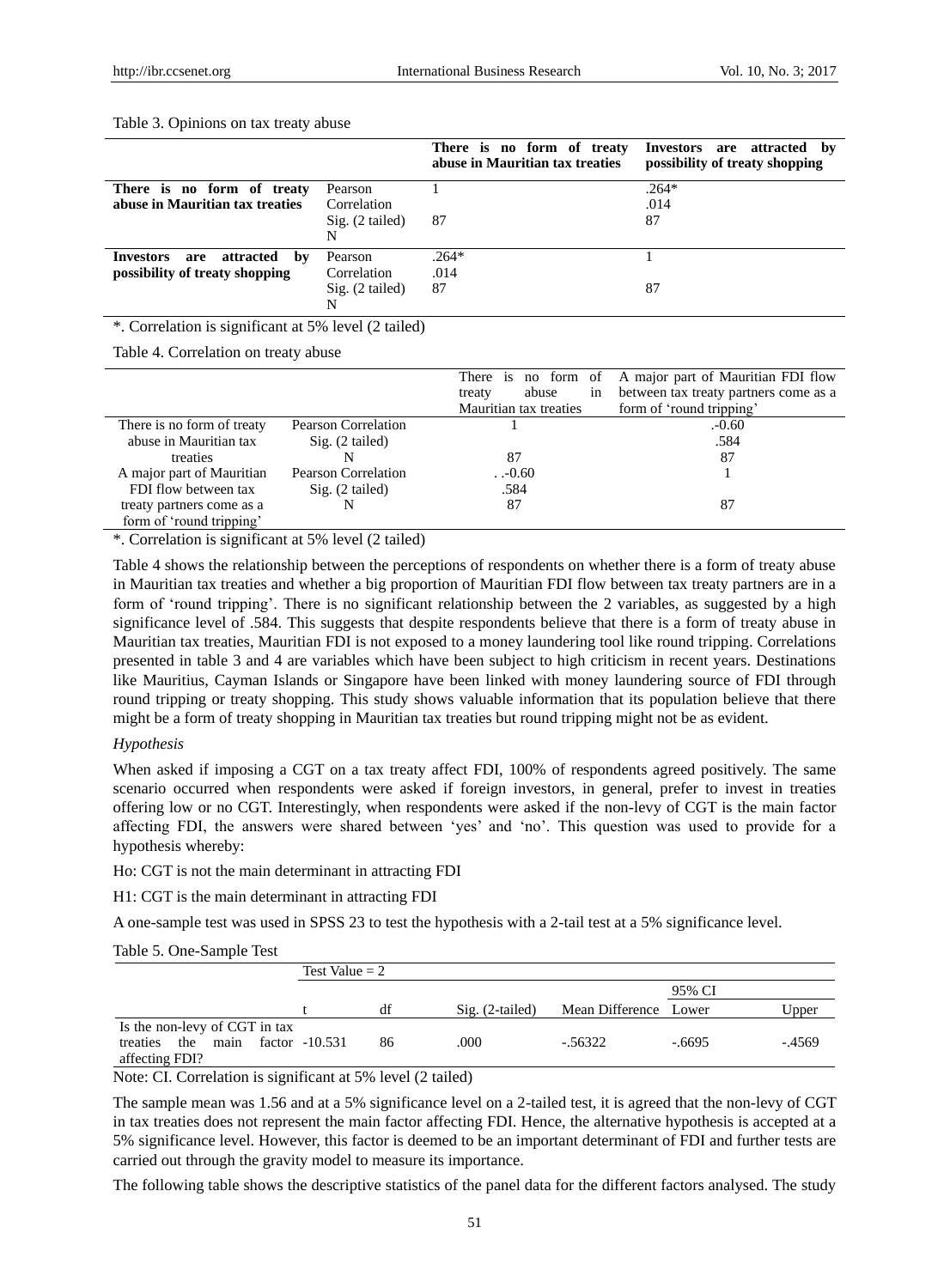period is 5 years (2010-2014). In total, there are 25 observations. Skewness has to be measured to find the asymmetry between a probability distribution of a random variable value"s mean and the normal distribution. Kurtosis compares the normal distribution to the data and test whether data is peaked or flat. Skewness is 0 and Kurtosis is approximately 3 for a normal distribution.

| Variable       | Observation | Mean       | Std. Dev. | Min         | Max         |
|----------------|-------------|------------|-----------|-------------|-------------|
| LN Net FDI     | 25          | 17.04381   | 1.334697  | 14.63428    | 18.95429    |
| LN per cap GDP | 25          | 9.109603   | .0862668  | 8.958296    | 9.211999    |
| MRU            |             |            |           |             |             |
| LN per cap GDP | 25          | 9.2572     | 1.327954  | 7.24        | 10.77       |
| trade partners |             |            |           |             |             |
| LN Distance    | 25          | $-4100657$ | .3807032  | $-1.011426$ | $-.0589011$ |
| <b>CGT</b>     | 25          | 1.44       | .5066228  |             |             |
| Common         | 25          | 1.8        | .4082483  |             | ◠           |
| Language       |             |            |           |             |             |

From table 6, it can be seen that there are many factors which contribute to positively affect FDI. However, the further away is the distance between home and host country, the more it affects FDI. This is represented by negative mean value of approximately -0.41.

## **Correlation matrix of coefficients**

The correlation matrix of coefficients is used to measure correlations between independent variables.

|  |  | Table 7. Correlation matrix of coefficients |
|--|--|---------------------------------------------|
|  |  |                                             |

| E(V)                 | LnPCGDPi  | LnPCGDPi  | <b>Ln Distance</b> | <b>Common Lang</b> | $_{\rm CGT}$ | Constant |
|----------------------|-----------|-----------|--------------------|--------------------|--------------|----------|
| LnPCGDPi             | 1.0000    |           |                    |                    |              |          |
| LnPCGDP <sub>1</sub> | $-0.1711$ | .0000     |                    |                    |              |          |
| Ln Distance          | 0.1276    | $-0.7750$ | .0000              |                    |              |          |
| Common Lang          | 0.2153    | $-0.5953$ | 0.5649             | 1.0000             |              |          |
| <b>CGT</b>           | $-0.3558$ | 0.3580    | $-0.2629$          | $-0.5490$          | .0000        |          |
| Constant             | $-0.9948$ | 0.0789    | $-0.0562$          | $-0.1863$          | 0.3182       | 1.0000   |

Table 7 does not show any evidence of multi-collinearity problems among the independent variables. The highest value was between Ln Distance and Ln per capita GDP of Mauritius. Hence, all independent variables can be included in the regression model, based on the multicollinearity test.

#### **Regression Model**

Three models of regression were considered for this study: the Hausman Test, Wooldridge test for autocorrelation in panel data and Breusch-Pagan / Cook-Weisberg test for heteroscedasticity.

Table 8. Regression models

|            | Breusch-Pagan/Cook-Weisberg  | <b>Wooldridge Test</b>         | <b>Hausman Test</b>      |
|------------|------------------------------|--------------------------------|--------------------------|
| Prob.      | 0.3909                       | 0.6828                         | 0.0000                   |
| Ho         | Accept                       | Do not reject                  | Accept                   |
|            | Heteroscedasticity is absent | First-order autocorrelation is | REM is<br>consistent and |
| Conclusion |                              | absent                         | efficient                |

*Note:* Tests follow a 5% significance level

The table shows the null hypothesis for Breusch-Pagan/Cook-Weisberg test is accepted and no form of heteroscedasticity is found. The Wooldridge test suggests that there is no first order autocorrelation. Finally, the Hausman test has accepted the null hypothesis and it is concluded that REM is a better measure than the FEM here. Hence, the REM test will be the most appropriate test to use.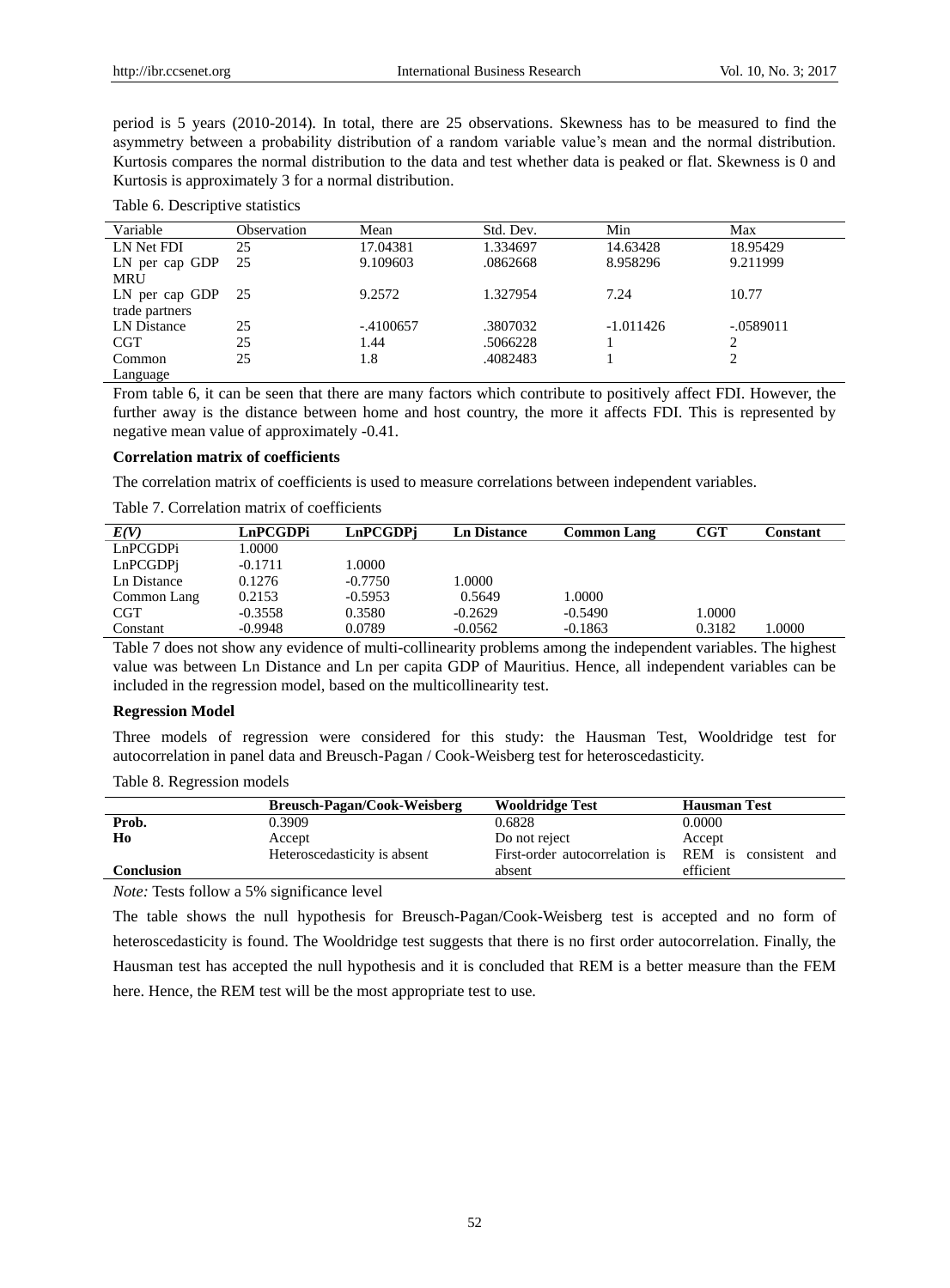# **Regression Results**

Table 9. Regression results

| <b>Ln Net FDI</b>      | Coefficient | <b>Standard</b> |         | P >  t | 95% confidence interval |             |
|------------------------|-------------|-----------------|---------|--------|-------------------------|-------------|
|                        |             | error           |         |        |                         |             |
| GDP<br>PC<br>LN.       | $-3.324251$ | 3.076615        | $-1.08$ | 0.293  | $-9.763681$             | 3.115179    |
| Home                   |             |                 |         |        |                         |             |
| <b>GDP</b><br>LN<br>PC | .7641128    | .3121449        | 2.45    | 0.024  | .1107861                | 1.41744     |
| Host                   |             |                 |         |        |                         |             |
| <b>LN</b> Distance     | $-2.827128$ | 1.061111        | $-2.66$ | 0.015  | $-5.048058$             | $-.6061983$ |
| Common Lang            | $-1.76984$  | .8701177        | $-2.03$ | 0.056  | $-3.591017$             | .0513371    |
| <b>CGT</b>             | 1.42461     | .6168424        | 2.31    | 0.032  | .1335442                | 2.71567     |
| cons                   | 40.22783    | 27.64073        | 1.46    | 0.162  | $-17.62487$             | 98.08054    |
|                        |             |                 |         |        |                         |             |

The regression analysis performed on the variables used in the gravity formula has given results. Most of the variables used have provided significant and positive results with the exception of Ln Per Capita GDP of Mauritius.

Using the REM, the following table is generated.

Table 10. Findings on hypothesis testing

| Coefficient | <b>Standard</b> |         | P> t  | 95% CI      |             |
|-------------|-----------------|---------|-------|-------------|-------------|
|             | error           |         |       |             |             |
| $-3.324251$ | 3.076615        | $-1.08$ | 0.280 | $-9.354306$ | 2.705804    |
|             |                 |         |       |             |             |
| .7641128    | .3121449        | 2.45    | 0.014 | .1523201    | 1.375906    |
|             |                 |         |       |             |             |
| $-2.827128$ | 1.061111        | $-2.66$ | 0.008 | -4.906867   | -.7473897   |
| $-1.76984$  | .8701177        | $-2.03$ | 0.042 | $-3.475239$ | $-.0644408$ |
| 1.42461     | .6168424        | 2.31    | 0.021 | .2156213    | 2.633599    |
| 40.22783    | 27.64073        | 1.46    | 0.146 | $-13.947$   | 94.40266    |
|             |                 |         |       |             |             |

*Note:* CI. Correlation is significant at 5% level (2 tailed)

Hypothesis 1: Per Capita GDP of host country has positive and significant statistical impact on FDI.

H0: Per capita GDP of host country does not have any statistical impact on FDI

H1: Per capita GDP of host country has a positive significant statistical impact on FDI

With a P> |t| value of 0.014, there is some evidence to reject the null hypothesis that there is no linear relationship between FDI flow and Per Capita GDP of host country. The result shows that as GDP per capita of host country increases, FDI flow between that country and Mauritius will consequently increase. As GDP per capita of the host country increases by 1 unit, FDI flows between Mauritius and the host country will increase by .7641128 unit. This supports Artige & Nicolini (2005) analysis that GDP per capita is one of the major determinants of FDI.

Hypothesis 1.1: Per Capita GDP of home country has positive and significant statistical impact on FDI.

H0: Per capita GDP of home country does not have any impact on FDI

H1: Per capita GDP of home country has a positive significant statistical impact on FDI

The P value 0.280 is much higher than the significance level of 5% and this suggests that if ever there is a relationship, it is the occurrence of coincidence. Hence, there is no significant evidence between FDI flows and Mauritian GDP per capita. Hence, the null hypothesis will be accepted.

H2: Introducing CGT or news of future imposition of CGT has negative and significant statistical impact on FDI

This had been declared as the most important variable of this study. In fact, it was deemed that even with a news of probable imposition of CGT in a double tax treaty becomes known, FDI will decrease by a given value. P value of .021 suggests that there is a linear relationship between CGT and FDI. It is seen that not having any form of CGT and that there is no kind of news which report the likelihood of imposing a form of CGT will positively impact FDI by 1.42461 units.

This is consistent with Hartman (1994), (Grubert & Mutti 1991), and Kemsley (1998) who argued that corporate taxes, including CGT have a negative and significant impact on FDI. However, the hypothesis is inconsistent with the findings of Swenson (1994) who showed a positive correlation between imposition of taxes and increase in FDI flows. The alternative hypothesis is accepted, where it is agreed that there is a significant and negative relationship between FDI and CGT.

H3: Distance between home and host country has negative and significant impact on FDI flows

P value of 0.008 suggests a linear relationship between distance and FDI flows. This study used 0.1 as proxy for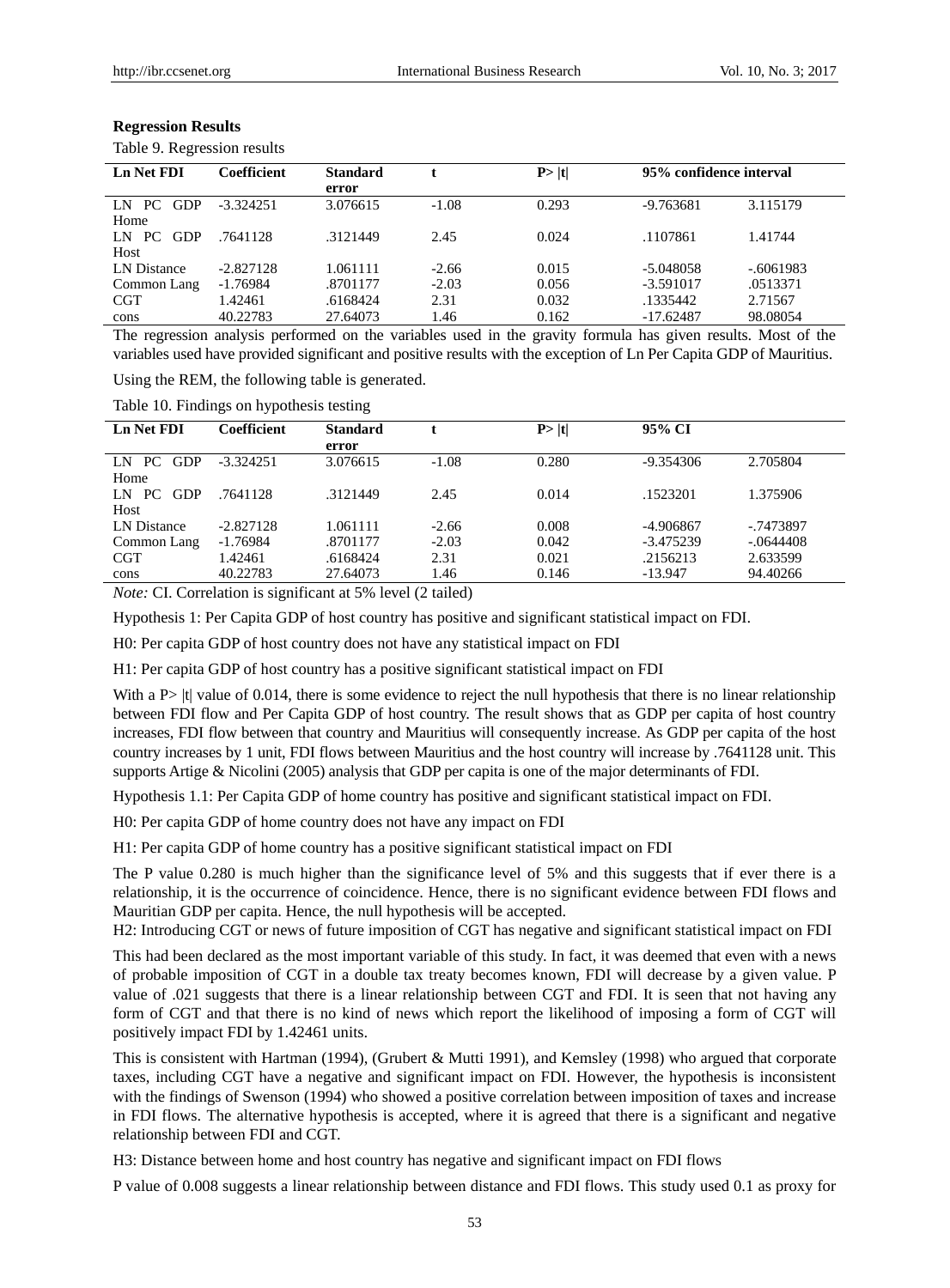1000km and it is suggested from the table that every 1000km distance between two trading partners will affect FDI by -2.827128. This idea is supported by Rey (1999) who evidenced that there is a high correlation between distance and trade between two countries. Hence the null hypothesis is rejected at a 5% confidence interval.

H4: Inexistence of common language between host country and home country negatively and significantly impact on FDI flows.

H0: Inexistence of common language between host country and home country does not have any statistical impact on FDI

H1: Inexistence of common language between host country and home country negatively and significantly impact on FDI flows

P value of 0.042 suggests a linear relationship between common language and FDI. The absence of an official common language seems to negatively affect FDI by -1.76984.

## **5. Conclusion and Recommendations**

This study includes various factors affecting FDI in the context of Mauritius and its treaty partners. The study uses two research methods, both given 2 different sets of factors, excluding imposition or news of future imposition of FDI, to provide answers in 2 different angles. However, it is known from the literature that FDI is affected by many more variables, many of which were not included in this analysis. For example, (Hattari & Rajan, 2009) had included several factors in their research and most of them have not been used in this study due to time constraint. This study also used a panel data consisting of 4 trading partners: India, Belgium, South Africa and China. However, chapter 2 shows that Mauritius has a tax network consisting of not less than 43 countries. A further study taking into consideration this vast amount of data can provide for more reliable analysis. Moreover, the panel data constitute of only 5 years from 2010-2014 due to availability of data from reliable sources. Future researchers can make use of a longer panel data and obtain data for more reliable analysis. As seen in this study there are various factors which statistically and significantly affect FDI between two trading countries. Some of these factors, such as trading country per capita GDP and distance, cannot be controlled by the home country- Mauritius. However, there are several factors which the local government and investors could use to attract FDI. It has been seen that corruption index score plays an important role in attracting FDI. Transparent public institutions, fair banking system and increasing roles of the private sector can be made available to upgrade the Mauritian corruption index vis- $\grave{a}$ vis the rest of the world. Equally, it has been seen that countries investing in the education system to break language barriers could make it easier for foreign investors to invest in the country. Cultural affinities play a role and common language between trading countries make it easier for investment to flow between the countries. Lastly, it has been seen that CGT is a major determinant of attracting FDI into Mauritius. It is recommended that as far as possible, tax treaties which provide the right for Mauritius to tax capital gains should not be amended. This allows for a situation where CGT is not levied at all and it is an important determinant of FDI.

Finally, Mauritian authorities should also educate the population about the new concept of BEPS as it seems to worry investors, according to respondents. BEPS is a matter of concern for small insulate countries like Mauritius which highly rely on FDI for investment. Educating the population about the positives and drawbacks of such a project can help prepare the population for any future impact on FDI flows. This study aims to investigate the main factors affecting FDI in the context of Mauritian tax treaties. This study had also a secondary motive of finding whether CGT is the main determinant of FDI flows between Mauritius and its tax treaty partners. The imposition of CGT in Mauritius-China (2014), Mauritius-South-Africa (2014) and Mauritius-India (2016) tax treaties have had for reason treaty abuse by foreign investors. Respondents from the questionnaire survey also agreed that not only CGT is a main determinant of FDI but equally that there is a form of treaty abuse in Mauritian tax treaty. As it has been seen that CGT is indeed a main determinant of FDI flows between Mauritian tax treaty partners, it can be concluded that there currently exists a form of treaty abuse in Mauritius. Respondents have given valuable insight that despite there may exist forms of treaty shopping in Mauritius, they do not perceive Mauritius as a destination allowing "round tripping" of FDI. The study has also provided insight about the possible negative effects of the OECD"s BEPS project on Mauritian FDI. Most of the questioned population share the idea that BEPS will indeed negatively affect Mauritian FDI. However, BEPS is a new concept and can easily be misinterpreted before any real events occur on imposition.

Determinants such as distance between home and host country, host country per capita GDP and even common language seem to play a significant role in FDI flows between Mauritius and its tax treaty partners. This study has shown that cultural affinities also play an important role in FDI flows between countries. Mauritius is historically attached to China and India and this can provide a valid reason why FDI flows have been so massive in the past between the countries. However, this hypothesis could not be tested due to time factor and unavailability of suitable models. As a concluding note, it is difficult to find the primary determinant of FDI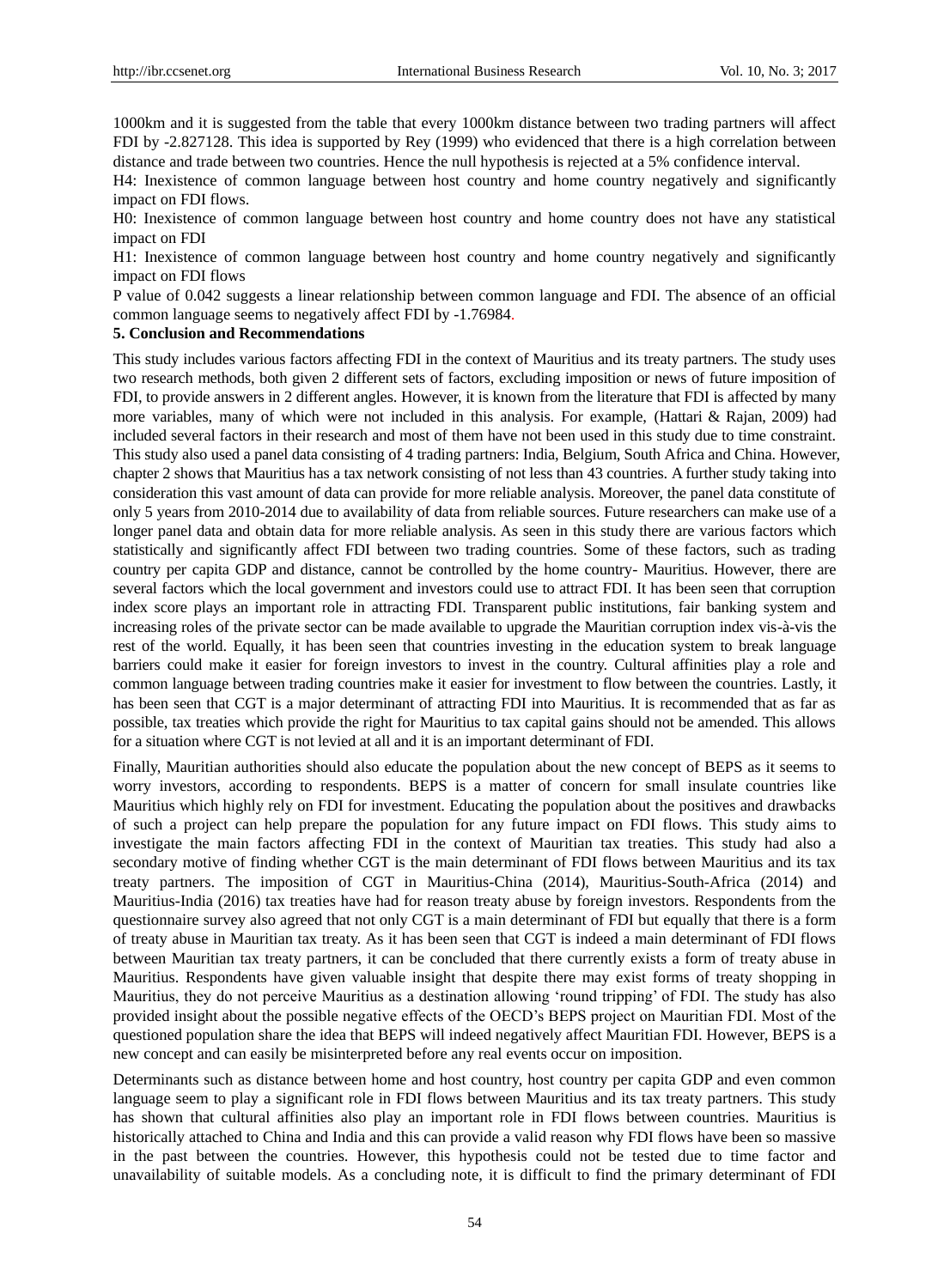flowing between Mauritius and its treaty partners. However, main determinants can be generalised through use of tools like the Gravity Model, with availability of appropriate data.

#### **References**

- Agarwal, J. P. (1980). Determinants of Foreign Direct Investment, A Survey. *Weltwirtschaftliches Archiv*, 739-773. https://doi.org/10.1007/BF02696547
- An, Z. (2011). Taxation and foreign direct investment (FDI): empirical evidence from a quasi-experiment in China. *International Tax and Public Finance October 2012, 19*(5), 660-676.
- Artige, L., & Nicolini, R. (2005). Evidence on the Determinants of Foreign Direct Investment: The Case of Three European Regions. CREPP Working Paper 2006/07.
- Barthel, F., Busse, F., & Neumayer, M. (2009). The Impact of Double Taxation Treaties on Foreign Direct Investment: Evidence From Large Dyadic Panel Data. *Contemporary Economic Policy* (ISSN 1465-7287).
- Benassy-Quere, A., Fontagne, L., & Lahreche-Revil, A. (2003). Tax Competition and Foreign Direct Investment, CEPII. *Working paper, No.17,* 8-26.
- Blonigen, B. (2005). A review of the Empirical Literature on FDI Determinants. *Atlantic Economic Journal, 33,*  383-403. https://doi.org/10.1007/s11293-005-2868-9
- Braunschweig, A. (2014). Double Taxation Treaties" Impact on Intermediate Trade. *Lund University*, 5-38.
- Brooks, D. H., Fan, E. X., & Sumolong, L. R. (2003). Foreign Direct Investment in Developing Asia: Trends, Effects, and Likely Issues for the Forthcoming WTO Negotiations. *ERD Working Paper* No. 38. Manla, PH: Asian Development Bank. Oxford: Oxford University Press.
- Cheng, L. K., & Kwan, Y. K., (2000). What are The Determinants of the Location of Foreign Direct Investment? The Chinese Experience. *Journal of International Economics, 51*(1), 379-400. https://doi.org/10.1016/S0022-1996(99)00032-X
- Cieslik, A., & Ryan, M. (2004). Explaining Japanese Direct Investment Flows into an Enlarged Europe: A Comparison of Gravity and Economic Potential Models. *Journal of the Japanese and International Economies, 18*(1), 12-37. https://doi.org/10.1016/j.jjie.2003.09.009
- Crespo, N., & Fontoura, M. P. (2007). Determinant Factors of FDI Spillovers- What do We Really Know? *World Development, 35*(3), 410-425. https://doi.org/10.1016/j.worlddev.2006.04.001
- Diamond, P., & Mirrlees, J. (1971). Optimal Taxation and Public Production, I: Production Efficiency (II: Tax Rules). *American Economic Review 61, March,* 8-27.
- Dimitropoulou, D., Burke, S., & MC Cann, P. (2007). The Determinants of the Location of Foreign Direct Investment in UK Regions, Editorial Express. *Applied Economics, 45*(27), 3853-3862. https://doi.org/10.1080/00036846.2011.558482
- Eicher, T., Helfman, L., & Lenkoski, A. (2011). Robust FDI Determinants: Bayesian Model Averaging in the Presence of Selection Bias, *University of Washington*, Washington.
- Gordon, H. (1990). Can Capital Income Taxes Survive In Open Economies? *NBER working paper series, National Bureau of Economics Research*, *Working paper No. 3416,* 1-23.
- Groh, A. P., & Wich, M. (2009). A Composite Measure to Determine a Host Country"s Attractiveness for Foreign Direct Investment. *University of Navarra Working Paper*, Barcelona. https://doi.org/10.2139/ssrn.1550717
- Grubert, H., & Mutti, J. (1991). Taxes, Tariffs and Transfer Pricing in Multinational Corporate Decision Making. *Review of Economic Studies, 73,* 285-293. https://doi.org/10.2307/2109519
- Hartman, D. G. (1994). Tax Policy and Foreign Direct Investment in the United States. *National Tax Journal, 37*(4), 475-488.
- Hattari, R., & Rajan, R. S. (2009). Understanding Bilateral FDI Flows in Developing Asia. *Asian-Pacific Economic Literature, 23*(2), 73-93. https://doi.org/10.1111/j.1467-8411.2009.01232.x
- Hines, J. R. (1998). International Taxation And Multinational Activity. *The University Of Chicago Press Working paper.* Chicago and London, 39-72.
- Itaki, M. (1991). A Critical Assessment of the Eclectic Theory of the Multinational Enterprise. *Journal of International Business Studies, 25,* 445-460. https://doi.org/10.1057/palgrave.jibs.8490310